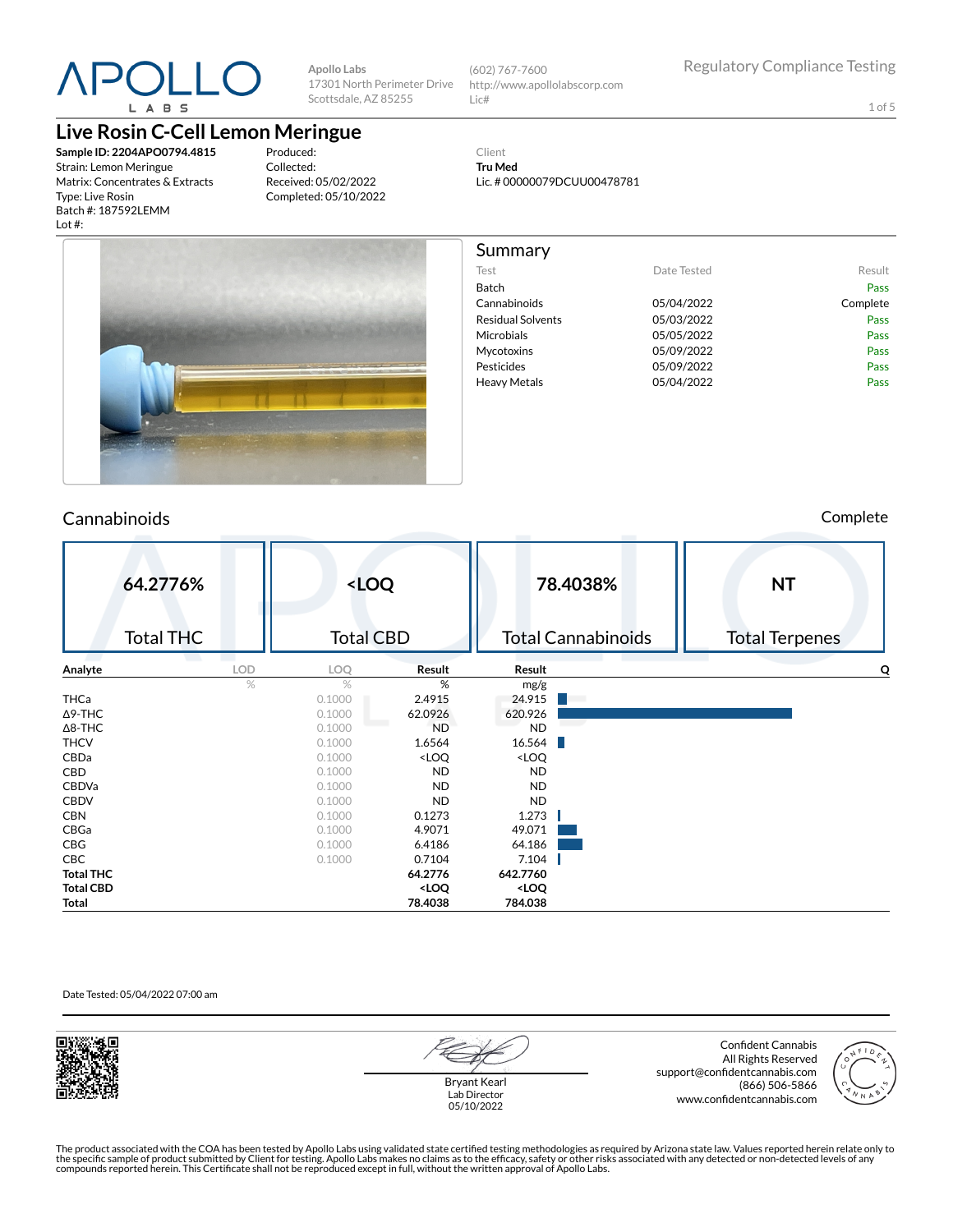# POLL( L A B S

**Apollo Labs** 17301 North Perimeter Drive Scottsdale, AZ 85255

(602) 767-7600 http://www.apollolabscorp.com Lic#

2 of 5

### **Live Rosin C-Cell Lemon Meringue**

**Sample ID: 2204APO0794.4815** Strain: Lemon Meringue Matrix: Concentrates & Extracts Type: Live Rosin Batch #: 187592LEMM Lot #:

Produced: Collected: Received: 05/02/2022 Completed: 05/10/2022

#### Client **Tru Med** Lic. # 00000079DCUU00478781

## Pesticides **Passage of the Contract of Contract Contract of Contract Contract Contract Contract Contract Contract Contract Contract Contract Contract Contract Contract Contract Contract Contract Contract Contract Contract**

| Analyte             | LOO        | Limit      | <b>Units</b> | <b>Status</b> | Q              | Analyte                | <b>LOO</b> | Limit      | Units                                     | <b>Status</b> | Q              |
|---------------------|------------|------------|--------------|---------------|----------------|------------------------|------------|------------|-------------------------------------------|---------------|----------------|
|                     | <b>PPM</b> | <b>PPM</b> | <b>PPM</b>   |               |                |                        | <b>PPM</b> | <b>PPM</b> | PPM                                       |               |                |
| Abamectin           | 0.2500     | 0.5000     | <b>ND</b>    | Pass          | M <sub>2</sub> | Hexythiazox            | 0.5000     | 1.0000     | <b>ND</b>                                 | Pass          | M <sub>2</sub> |
| Acephate            | 0.2000     | 0.4000     | <b>ND</b>    | Pass          |                | Imazalil               | 0.1000     | 0.2000     | <b>ND</b>                                 | Pass          |                |
| Acequinocyl         | 1.0000     | 2.0000     | <b>ND</b>    | Pass          | V <sub>1</sub> | Imidacloprid           | 0.2000     | 0.4000     | <b>ND</b>                                 | Pass          |                |
| Acetamiprid         | 0.1000     | 0.2000     | <b>ND</b>    | Pass          |                | <b>Kresoxim Methyl</b> | 0.2000     | 0.4000     | <b>ND</b>                                 | Pass          |                |
| Aldicarb            | 0.2000     | 0.4000     | <b>ND</b>    | Pass          |                | Malathion              | 0.1000     | 0.2000     | <b>ND</b>                                 | Pass          |                |
| Azoxystrobin        | 0.1000     | 0.2000     | <b>ND</b>    | Pass          |                | Metalaxyl              | 0.1000     | 0.2000     | <b>ND</b>                                 | Pass          |                |
| <b>Bifenazate</b>   | 0.1000     | 0.2000     | <b>ND</b>    | Pass          |                | Methiocarb             | 0.1000     | 0.2000     | <b>ND</b>                                 | Pass          |                |
| <b>Bifenthrin</b>   | 0.1000     | 0.2000     | <b>ND</b>    | Pass          | V1M2           | Methomvl               | 0.2000     | 0.4000     | <b>ND</b>                                 | Pass          |                |
| <b>Boscalid</b>     | 0.2000     | 0.4000     | <b>ND</b>    | Pass          |                | Myclobutanil           | 0.1000     | 0.2000     | <b>ND</b>                                 | Pass          |                |
| Carbarvl            | 0.1000     | 0.2000     | <b>ND</b>    | Pass          |                | Naled                  | 0.2500     | 0.5000     | <b>ND</b>                                 | Pass          |                |
| Carbofuran          | 0.1000     | 0.2000     | <b>ND</b>    | Pass          |                | Oxamyl                 | 0.5000     | 1.0000     | <b>ND</b>                                 | Pass          |                |
| Chlorantraniliprole | 0.1000     | 0.2000     | <b>ND</b>    | Pass          |                | Paclobutrazol          | 0.2000     | 0.4000     | <b>ND</b>                                 | Pass          |                |
| Chlorfenapyr        | 0.5000     | 1.0000     | <b>ND</b>    | Pass          | M <sub>2</sub> | Permethrins            | 0.1000     | 0.2000     | <b>ND</b>                                 | Pass          |                |
| Chlorpyrifos        | 0.1000     | 0.2000     | <b>ND</b>    | Pass          | M <sub>2</sub> | Phosmet                | 0.1000     | 0.2000     | <b>ND</b>                                 | Pass          |                |
| Clofentezine        | 0.1000     | 0.2000     | <b>ND</b>    | Pass          |                | Piperonyl Butoxide     | 1.0000     | 2.0000     | <loq< th=""><th>Pass</th><th></th></loq<> | Pass          |                |
| Cyfluthrin          | 0.5000     | 1.0000     | <b>ND</b>    | Pass          |                | Prallethrin            | 0.1000     | 0.2000     | <b>ND</b>                                 | Pass          | M1             |
| Cypermethrin        | 0.5000     | 1.0000     | <b>ND</b>    | Pass          | V <sub>1</sub> | Propiconazole          | 0.2000     | 0.4000     | <b>ND</b>                                 | Pass          |                |
| Daminozide          | 0.5000     | 1.0000     | <b>ND</b>    | Pass          |                | Propoxur               | 0.1000     | 0.2000     | <b>ND</b>                                 | Pass          |                |
| Diazinon            | 0.1000     | 0.2000     | <b>ND</b>    | Pass          |                | Pyrethrins             | 0.5000     | 1.0000     | <b>ND</b>                                 | Pass          | M1             |
| <b>Dichlorvos</b>   | 0.0500     | 0.1000     | <b>ND</b>    | Pass          |                | Pyridaben              | 0.1000     | 0.2000     | <b>ND</b>                                 | Pass          | M1             |
| Dimethoate          | 0.1000     | 0.2000     | <b>ND</b>    | Pass          |                | Spinosad               | 0.1000     | 0.2000     | <b>ND</b>                                 | Pass          |                |
| Ethoprophos         | 0.1000     | 0.2000     | <b>ND</b>    | Pass          |                | Spiromesifen           | 0.1000     | 0.2000     | <b>ND</b>                                 | Pass          |                |
| Etofenprox          | 0.2000     | 0.4000     | <b>ND</b>    | Pass          |                | Spirotetramat          | 0.1000     | 0.2000     | <b>ND</b>                                 | Pass          | M1             |
| Etoxazole           | 0.1000     | 0.2000     | <b>ND</b>    | Pass          |                | Spiroxamine            | 0.2000     | 0.4000     | <b>ND</b>                                 | Pass          |                |
| Fenoxycarb          | 0.1000     | 0.2000     | <b>ND</b>    | Pass          |                | Tebuconazole           | 0.2000     | 0.4000     | <b>ND</b>                                 | Pass          | M1             |
| Fenpyroximate       | 0.2000     | 0.4000     | <b>ND</b>    | Pass          |                | Thiacloprid            | 0.1000     | 0.2000     | <b>ND</b>                                 | Pass          |                |
| Fipronil            | 0.2000     | 0.4000     | <b>ND</b>    | Pass          | M1             | Thiamethoxam           | 0.1000     | 0.2000     | <b>ND</b>                                 | Pass          |                |
| Flonicamid          | 0.5000     | 1.0000     | <b>ND</b>    | Pass          |                | Trifloxystrobin        | 0.1000     | 0.2000     | <b>ND</b>                                 | Pass          | M <sub>2</sub> |
| Fludioxonil         | 0.2000     | 0.4000     | <b>ND</b>    | Pass          |                |                        |            |            |                                           |               |                |

### **Herbicides**

| Analyte       | $\sim$<br>-LUT | Limit            | Units      | <b>Status</b> |    |
|---------------|----------------|------------------|------------|---------------|----|
|               | DDN.           | <b>DDI</b><br>Πν | <b>PPM</b> |               |    |
| Pendimethalin | 050<br>UUU.U   | 000<br>u. luuu   | <b>ND</b>  | Pass          | M2 |

Date Tested: 05/09/2022 07:00 am



Bryant Kearl Lab Director 05/10/2022

Confident Cannabis All Rights Reserved support@confidentcannabis.com (866) 506-5866 www.confidentcannabis.com

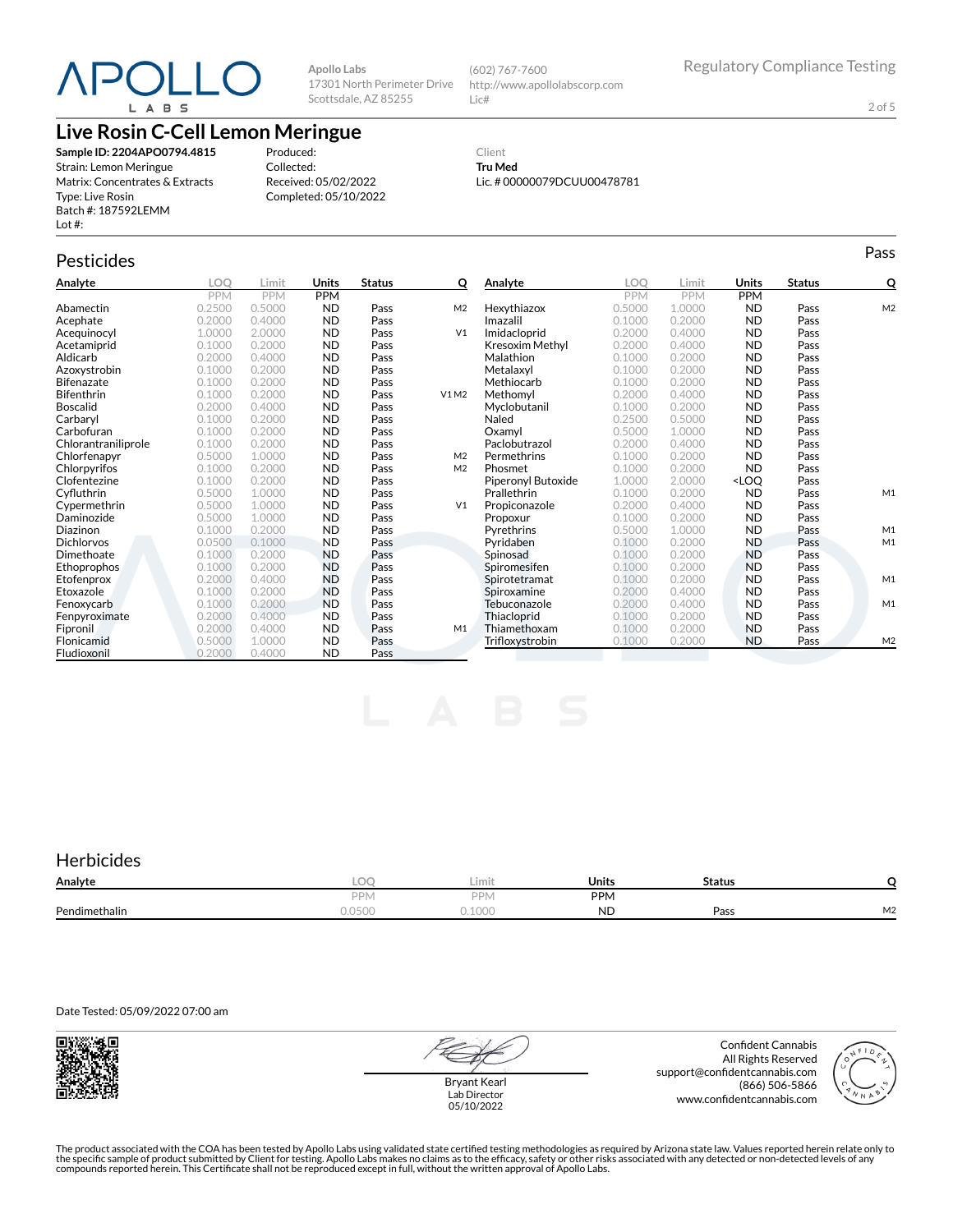# POLL L A B S

**Apollo Labs** 17301 North Perimeter Drive Scottsdale, AZ 85255

(602) 767-7600 http://www.apollolabscorp.com Lic#

3 of 5

## **Live Rosin C-Cell Lemon Meringue**

**Sample ID: 2204APO0794.4815** Strain: Lemon Meringue Matrix: Concentrates & Extracts Type: Live Rosin Batch #: 187592LEMM Lot #:

Produced: Collected: Received: 05/02/2022 Completed: 05/10/2022

#### Client **Tru Med** Lic. # 00000079DCUU00478781

| <b>Microbials</b>     |                             |       |              |               | Pass |
|-----------------------|-----------------------------|-------|--------------|---------------|------|
| Analyte               | Limit                       |       | Result       | <b>Status</b> |      |
| Salmonella SPP        | Detected/Not Detected in 1g |       | <b>ND</b>    | Pass          |      |
| Aspergillus flavus    | Detected/Not Detected in 1g |       | <b>ND</b>    | Pass          |      |
| Aspergillus fumigatus | Detected/Not Detected in 1g |       | <b>ND</b>    | Pass          |      |
| Aspergillus niger     | Detected/Not Detected in 1g |       | <b>ND</b>    | Pass          |      |
| Aspergillus terreus   | Detected/Not Detected in 1g |       | <b>ND</b>    | Pass          |      |
| Analyte               | LOO                         | Limit | Result       | <b>Status</b> |      |
|                       | CFU/g                       | CFU/g | CFU/g        |               |      |
| E. Coli               | 10.0                        | 100.0 | $< 10$ CFU/g | Pass          |      |

Date Tested: 05/05/2022 12:00 am

#### Mycotoxins **Pass**

| Analyte                 | <b>LOD</b> |       | ∟imit | <b>Units</b> | <b>Status</b> |    |
|-------------------------|------------|-------|-------|--------------|---------------|----|
|                         | µg/kg      | µg/kg | µg/kg | µg/kg        |               |    |
| <b>B1</b>               |            | 10    | 20    | <b>ND</b>    | Pass          |    |
| <b>B2</b>               |            | 10    | 20    | <b>ND</b>    | Pass          |    |
| G <sub>1</sub>          |            | 10    | 20    | <b>ND</b>    | Pass          |    |
| G <sub>2</sub>          |            | 10    | 20    | <b>ND</b>    | Pass          |    |
| <b>Total Aflatoxins</b> |            | 10    | 20    | <b>ND</b>    | Pass          |    |
| Ochratoxin A            |            |       | 20    | <b>ND</b>    | Pass          | M1 |

Date Tested: 05/09/2022 07:00 am

#### Heavy Metals **Pass**

| Analyte | LOD       | LOQ       | Limit     | <b>Units</b> | <b>Status</b> |  |
|---------|-----------|-----------|-----------|--------------|---------------|--|
|         | $\mu$ g/g | $\mu$ g/g | $\mu$ g/g | $\mu$ g/g    |               |  |
| Arsenic | 0.066     | 0.133     | 0.4       | <b>ND</b>    | Pass          |  |
| Cadmium | 0.066     | 0.133     | 0.4       | <b>ND</b>    | Pass          |  |
| Lead    | 0.166     | 0.333     |           | <b>ND</b>    | Pass          |  |
| Mercury | 0.2       | 0.4       | 12        | <b>ND</b>    | Pass          |  |

Date Tested: 05/04/2022 07:00 am



Bryant Kearl Lab Director 05/10/2022

Confident Cannabis All Rights Reserved support@confidentcannabis.com (866) 506-5866 www.confidentcannabis.com

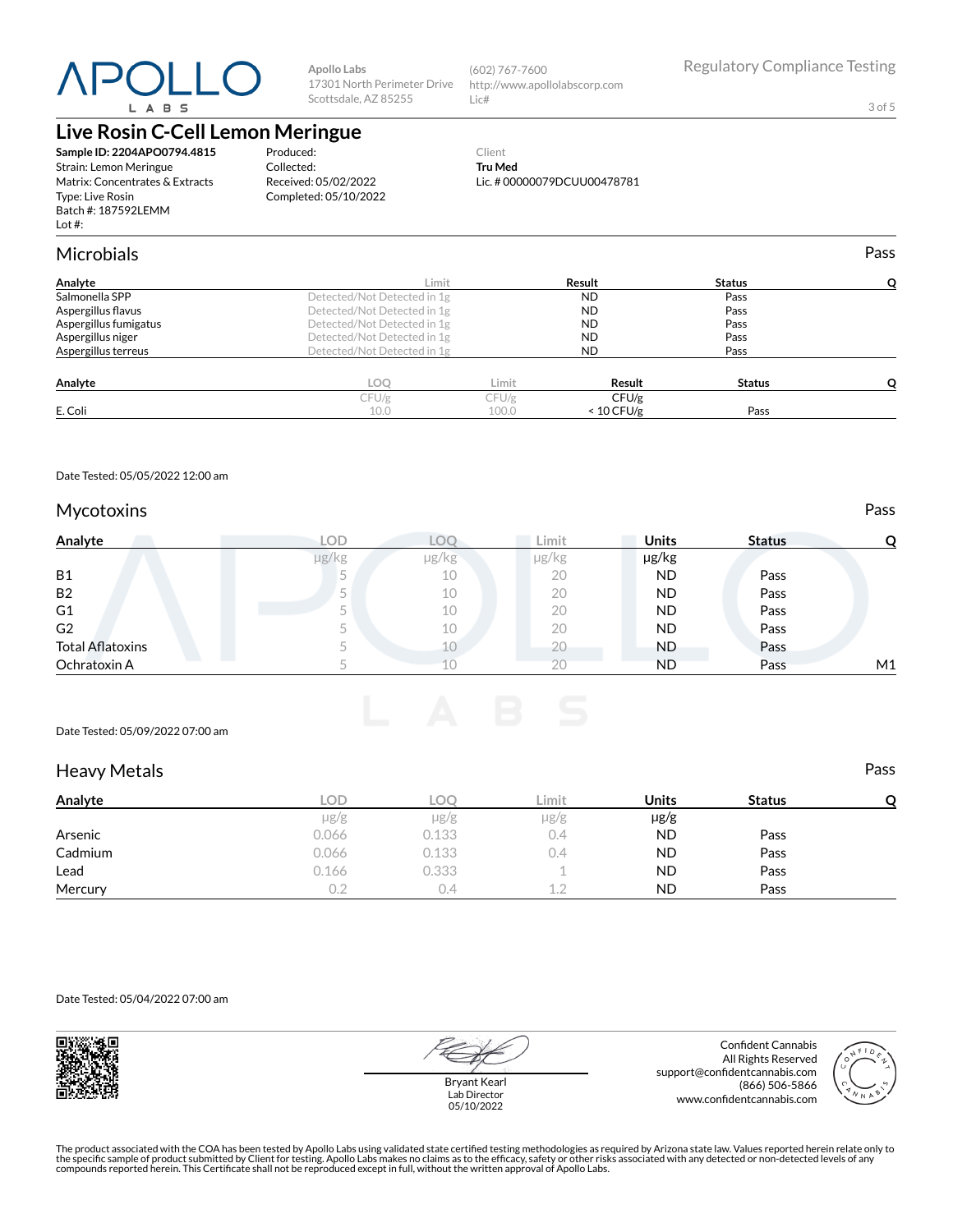# POLL L A B S

**Apollo Labs** 17301 North Perimeter Drive Scottsdale, AZ 85255

(602) 767-7600 http://www.apollolabscorp.com Lic#

4 of 5

## **Live Rosin C-Cell Lemon Meringue**

**Sample ID: 2204APO0794.4815** Strain: Lemon Meringue Matrix: Concentrates & Extracts Type: Live Rosin Batch #: 187592LEMM Lot #:

Produced: Collected: Received: 05/02/2022 Completed: 05/10/2022

Client **Tru Med** Lic. # 00000079DCUU00478781

### Residual Solvents

| Analyte                 | LOQ        | Limit      | Mass       | <b>Status</b> | Q           |
|-------------------------|------------|------------|------------|---------------|-------------|
|                         | <b>PPM</b> | <b>PPM</b> | <b>PPM</b> |               | <b>Pass</b> |
| Acetone                 | 381.0000   | 1000.0000  | ND.        | Pass          |             |
| Acetonitrile            | 154.0000   | 410.0000   | ND.        | Pass          |             |
| Benzene                 | 1.0000     | 2.0000     | ND.        | Pass          |             |
| <b>Butanes</b>          | 1914.0000  | 5000.0000  | ND.        | Pass          |             |
| Chloroform              | 24.0000    | 60.0000    | ND.        | Pass          |             |
| Dichloromethane         | 231.0000   | 600.0000   | ND.        | Pass          |             |
| Ethanol                 | 1910.0000  | 5000.0000  | ND.        | Pass          |             |
| Ethyl-Acetate           | 1907.0000  | 5000.0000  | ND.        | Pass          |             |
| Ethyl-Ether             | 1901.0000  | 5000.0000  | ND.        | Pass          |             |
| n-Heptane               | 1892.0000  | 5000.0000  | <b>ND</b>  | Pass          |             |
| <b>Hexanes</b>          | 115.0000   | 290,0000   | ND.        | Pass          |             |
| Isopropanol             | 1915.0000  | 5000.0000  | ND.        | Pass          |             |
| Isopropyl-Acetate       | 1908.0000  | 5000.0000  | ND.        | Pass          |             |
| Methanol                | 1141.0000  | 3000.0000  | ND.        | Pass          |             |
| Pentane                 | 1923.0000  | 5000.0000  | ND.        | Pass          |             |
| Propane                 | 1907,0000  | 5000.0000  | ND.        | Pass          |             |
| Toluene                 | 343,0000   | 890,0000   | ND.        | Pass          |             |
| Xylenes + Ethyl Benzene | 841.0000   | 2170.0000  | ND.        | Pass          |             |
|                         |            |            |            |               |             |

Date Tested: 05/03/2022 07:00 am



Confident Cannabis All Rights Reserved support@confidentcannabis.com (866) 506-5866 www.confidentcannabis.com



Bryant Kearl Lab Director 05/10/2022